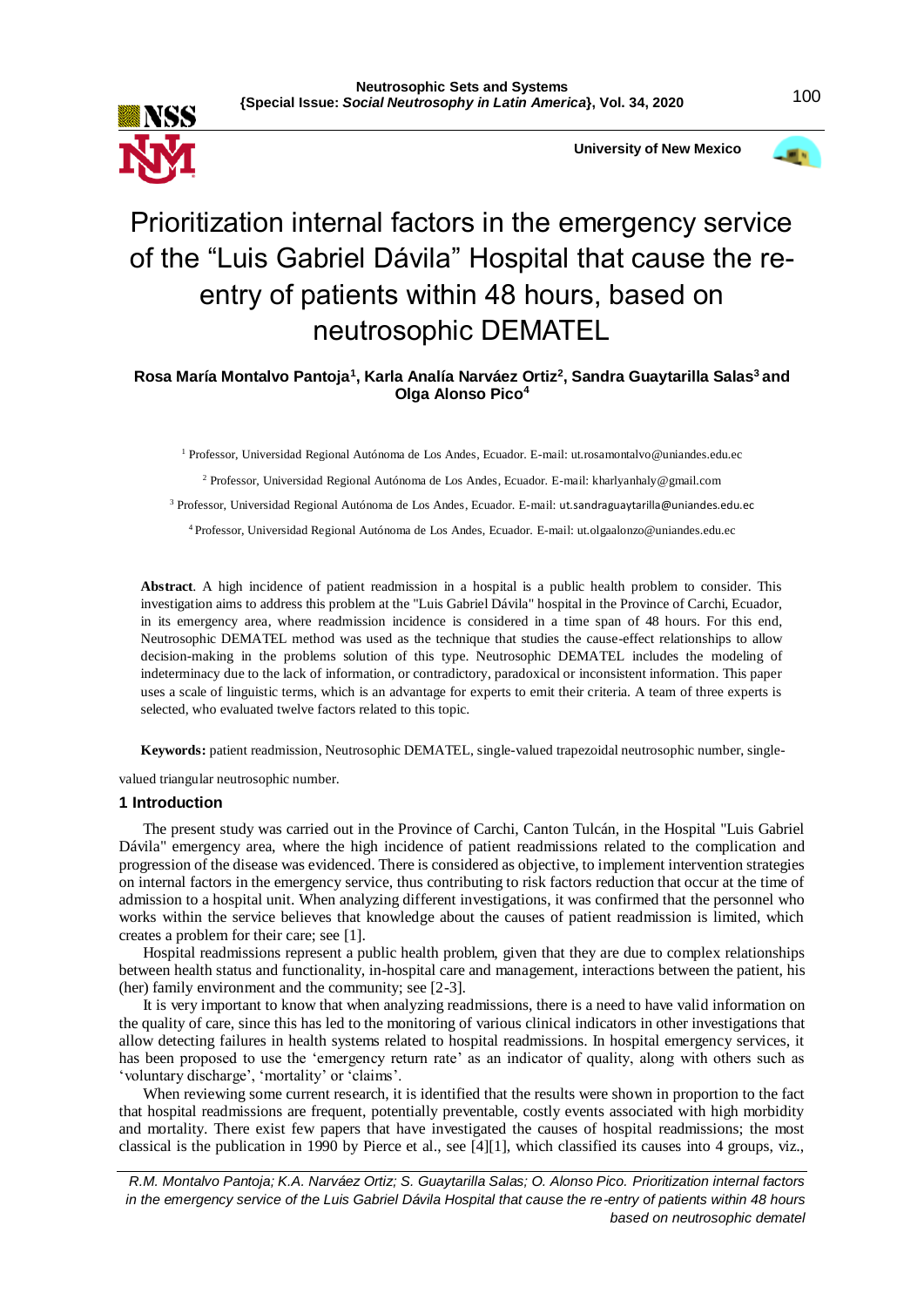'related to the patient', 'the doctor', 'the health system' and 'the disease'.

Other authors have used a classification in three groups of causes: 'related to the patient', 'the doctor' and 'the disease'. Over the years, research on hospital readmissions has changed its approach and opened the way to new information; according to Caballero et al., see [5][2], they have described new factors associated with hospital readmissions, such as: hospital stay, severity of the disease, co-morbidities, number of pre-emergency or hospitalizations, male sex, being over 65 years and deficiencies in care.

In analyzing a research conducted in the United States, readmission policies, as well as clinical interventions to reduce them, have focused mainly on health plans, to improve the quality of care and solve the potential problems of patients, and others are increasingly committed to broad population-based strategies that will optimize the transitions of care and health of all people, regardless of their age.

According to the National Development Plan A Lifetime in Ecuador, Objective 1 indicates guaranteeing a dignified life with equal opportunities for all people. On the other hand, it mentions that health "is constituted as a fundamental component of a dignified life, since it has such a repercussion at the individual level and in the collective as well. The absence of it can bring inter-generational effects. This integral vision of health and its determinants urges to provide the conditions for the enjoyment of health in an integral manner, which includes not only physical but also mental health. The people's mental health requires significant attention to face growing problems, such as disorders related to depression and anxiety, which limit and condition the potential of a society for its development", see [6].

In Ecuador there exist few readmission publications and the impact they generate on resources and the provision of health services. This study aims to establish the main causes of hospital readmission, internal factors in the provision of services and improve the quality of care provided by health personnel within the emergency service. Integrating information from clinical-administrative databases of hospital care improves the ability to identify factors associated with an increased risk of patient readmission that could be used to propose strategies and a possible solution to the problem.

The mathematical model utilized to solve this problem is Neutrosophic DEMATEL. DEMATEL is a method consisting in a cause-effect matrix among a set of factors, containing the level of influence of each other, see [7-11]. A final matrix is obtained indicating the importance of every one of these factors, and also a causal diagram can be depicted to represent the weight of them. Neutrosophic DEMATEL is the neutrosophic approach to this method, where the indeterminacy is including for modelling by means of the single-valued trapezoidal neutrosophic number; see [12]. The single-valued trapezoidal neutrosophic number contains three membership functions, one representing truthfulness, a second one representing indeterminacy and a third one representing falseness, all of them having a trapezoidal shape, see [13][3].

In this paper we use a linguistic neutrosophic scale to measure the degree of influence of every pair of factors. This is an advantage, because natural language is more comprehensible for experts than a numeric one. Moreover, neutrosophic numbers are more accurate than fuzzy or fuzzy intuitionistic ones.

The present paper is divided as follows; the first section is devoted to expose the main concepts and the Neutrosophic DEMATEL method. Next, a section of Results shows the calculations we made to solve the problem, and finally, last section contains the conclusions.

## **2 Preliminaries**

This section exposes the main definitions and the Neutrosophic DEMATEL method itself. The point of depart in the DEMATEL method is a cause-effect matrix containing the degree of influence of every factor over the others, provided by an experts' group. Particularly, Neutrosophic DEMATEL uses calculus based on singlevalued trapezoidal neutrosophic numbers, see Definition 1.

**Definition 1**. ([13-15]) Suppose  $\alpha_{\tilde{a}}$ ,  $\beta_{\tilde{a}}$ ,  $\gamma_{\tilde{a}} \in [0, 1]$  and  $a_1, a_2, a_3, a_4 \in \mathbb{R}$ , where  $a_1 \le a_2 \le a_3 \le a_4$ . Then, a singlevalued trapezoidal neutrosophic number  $a = (a_1, a_2, a_3, a_4)$ ;  $\alpha_{\tilde{a}}$ ,  $\beta_{\tilde{a}}$ ,  $\gamma_{\tilde{a}}$  is a special neutrosophic set on the real line set ℝ, whose truth-membership, indeterminacy-membership and falsity-membership functions are defined as:

$$
T_{\tilde{a}}(x) = \begin{cases} \alpha_{\tilde{a}\left(\frac{x-a_1}{a_2-a_1}\right)} & a_1 \le x \le a_2\\ \alpha_{\tilde{a}}, & a_2 \le x \le a_3\\ \alpha_{\tilde{a}\left(\frac{a_4-x}{a_4-a_3}\right)} & a_3 \le x \le a_4\\ 0, \text{ otherwise} \end{cases} \tag{1}
$$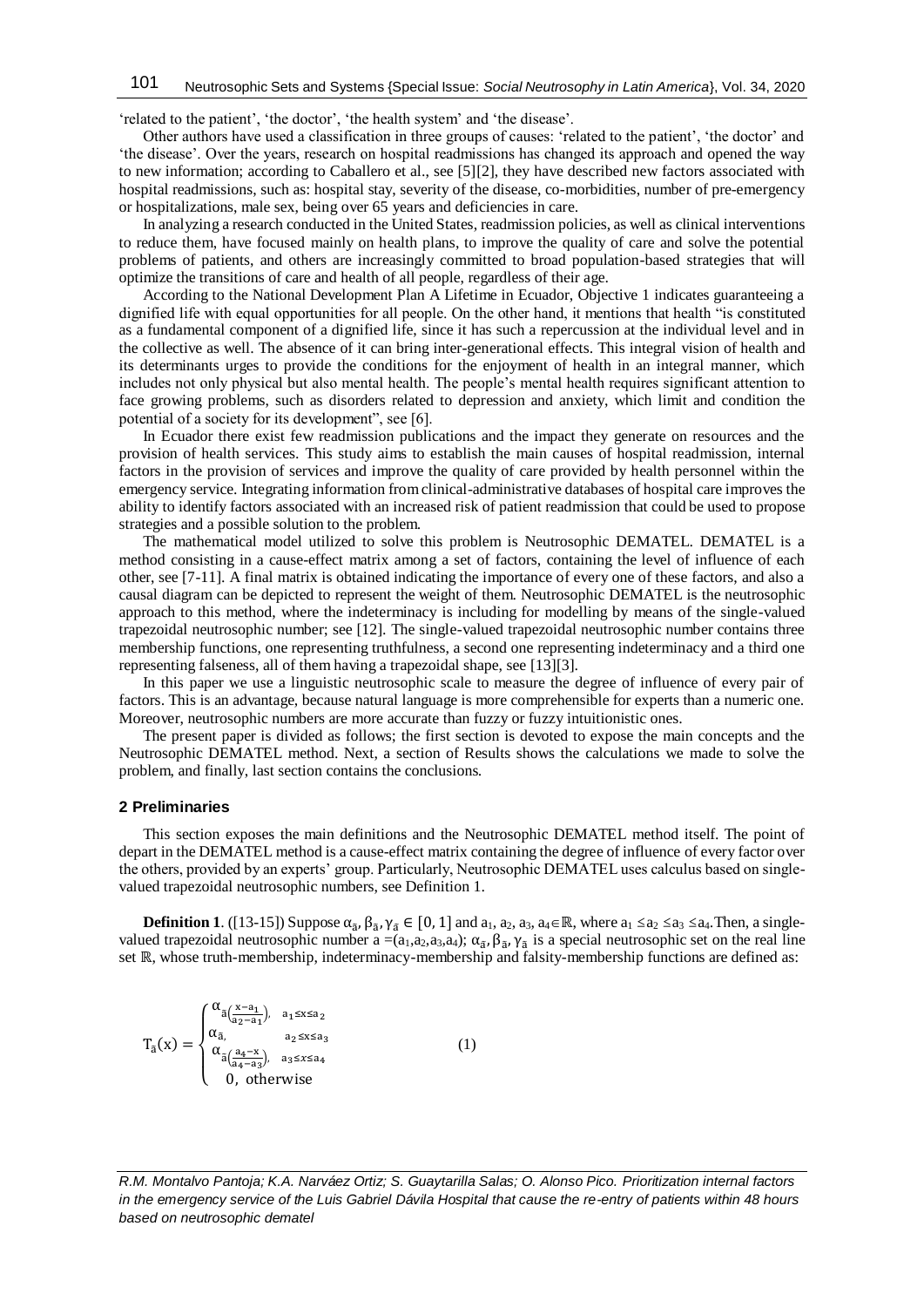$$
I_{\tilde{a}}(x) = \begin{cases} \frac{(a_2 - x + \beta_{\tilde{a}}(x - a_1))}{a_2 - a_1}, & a_1 \le x \le a_2\\ \beta_{\tilde{a}}, & a_2 \le x \le a_3\\ \frac{(x - a_2 + \beta_{\tilde{a}}(a_4 - x))}{a_4 - a_3}, & a_3 \le x \le a_4\\ 1, & \text{otherwise} \end{cases}
$$
(2)

$$
F_{\tilde{a}}(x) = \begin{cases} \frac{(a_2 - x + \gamma_{\tilde{a}}(x - a_1))}{a_2 - a_1}, & a_1 \le x \le a_2\\ \gamma_{\tilde{a}}, & a_2 \le x \le a_3\\ \frac{(x - a_3 + \gamma_{\tilde{a}}(a_4 - x))}{a_4 - a_3}, & a_3 \le x \le a_4\\ 1, & \text{otherwise} \end{cases}
$$
(3)

Where  $\alpha_{\tilde{a}}$ ,  $\beta_{\tilde{a}}$ ,  $\gamma_{\tilde{a}}$  typify the maximum truth-membership degree, the minimum indeterminacy-membership degree and the minimum falsity-membership degree, respectively. A single-valued trapezoidal neutrosophic number  $a = (a_1, a_2, a_3, a_4)$ ;  $\alpha_{\tilde{a}}$ ,  $\beta_{\tilde{a}}$ ,  $\gamma_{\tilde{a}}$  may express an imprecise quantity of the range, which it approximately equals to the interval  $[a_2, a_3]$ .

**Definition 2**. ([13-15]) Let  $\tilde{a} = \langle (a_1, a_2, a_3); \alpha_{\tilde{a}}, \beta_{\tilde{a}}, \gamma_{\tilde{a}} \rangle; \alpha_{\tilde{a}}, \beta_{\tilde{a}}, \gamma_{\tilde{a}}$  and  $\tilde{b} = \langle (b_1, b_2, b_3); \alpha_{\tilde{b}}, \beta_{\tilde{b}}, \gamma_{\tilde{b}} \rangle;$  $\alpha_{\tilde{a}}$ ,  $\beta_{\tilde{a}}$ ,  $\gamma_{\tilde{a}}$  be two single-valued trapezoidal neutrosophic numbers, and  $\lambda$  be any real number. Then we have the following operations:

1. Addition of two trapezoidal neutrosophic numbers:

 $\tilde{a} + \tilde{b} = \langle (a_1 + b_1, a_2 + b_2, a_3 + b_3, a_4 + b_4); \alpha_{\tilde{a}} \wedge \alpha_{\tilde{b}}, \beta_{\tilde{a}} \vee \beta_{\tilde{b}}, \gamma_{\tilde{a}} \vee \gamma_{\tilde{b}} \rangle$ 

2. Subtraction of two trapezoidal neutrosophic numbers:

$$
\tilde{a}-\tilde{b}=\,\langle (a_1-b_4,a_2-b_3,a_3-b_2,a_4-b_1); \alpha_{\tilde{a}}\wedge \alpha_{\tilde{b}}, \beta_{\tilde{a}}\vee \beta_{\tilde{b}}, \gamma_{\tilde{a}}\vee \gamma_{\tilde{b}}\rangle
$$

3. Inverse of trapezoidal neutrosophic numbers:

$$
\tilde{a}^{-1} = \langle (a_4^{-1}, a_3^{-1}, a_2^{-1}, a_1^{-1}); \alpha_{\tilde{a}}, \beta_{\tilde{a}}, \gamma_{\tilde{a}} \rangle, \text{ where } a_1, a_2, a_3, a_4 \neq 0.
$$

4. Multiplication of trapezoidal neutrosophic numbers by a constant value:

$$
\lambda \tilde{a} = \begin{cases}\n((\lambda a_1, \lambda a_2, \lambda a_3, \lambda a_4); \alpha_{\tilde{a}}, \beta_{\tilde{a}}, \gamma_{\tilde{a}}), & \lambda > 0 \\
((\lambda a_4, \lambda a_3, \lambda a_2, \lambda a_1); \alpha_{\tilde{a}}, \beta_{\tilde{a}}, \gamma_{\tilde{a}}), & \lambda < 0\n\end{cases}
$$

5. Division of two trapezoidal neutrosophic numbers:

$$
\frac{\tilde{a}}{\tilde{b}}=\begin{cases}\langle\Big(\frac{a_{1}}{b_{4}},\frac{a_{2}}{b_{3}},\frac{a_{3}}{b_{2}},\frac{a_{4}}{b_{1}}\Big);\alpha_{\tilde{a}}\wedge\alpha_{\tilde{b}},\beta_{\tilde{a}}\vee\beta_{\tilde{b}},\gamma_{\tilde{a}}\vee\gamma_{\tilde{b}}\rangle,a_{4}>0\text{ and }b_{4}>0\\ \langle\Big(\frac{a_{4}}{b_{4}},\frac{a_{3}}{b_{3}},\frac{a_{2}}{b_{2}},\frac{a_{1}}{b_{1}}\Big);\alpha_{\tilde{a}}\wedge\alpha_{\tilde{b}},\beta_{\tilde{a}}\vee\beta_{\tilde{b}},\gamma_{\tilde{a}}\vee\gamma_{\tilde{b}}\rangle,a_{4}<0\text{ and }b_{4}>0\\ \langle\Big(\frac{a_{4}}{b_{1}},\frac{a_{3}}{b_{2}},\frac{a_{2}}{b_{3}},\frac{a_{1}}{b_{4}}\Big);\alpha_{\tilde{a}}\wedge\alpha_{\tilde{b}},\beta_{\tilde{a}}\vee\beta_{\tilde{b}},\gamma_{\tilde{a}}\vee\gamma_{\tilde{b}}\rangle,a_{4}<0\text{ and }b_{4}<0\end{cases}
$$

6. Multiplication of trapezoidal neutrosophic numbers:

$$
\tilde{a}\tilde{b} = \begin{cases} \langle (a_1b_1, a_2b_2, a_3b_3, a_4b_4); \alpha_{\tilde{a}} \wedge \alpha_{\tilde{b}}, \beta_{\tilde{a}} \vee \beta_{\tilde{b}}, \gamma_{\tilde{a}} \vee \gamma_{\tilde{b}} \rangle, & a_4 > 0 \text{ and } b_4 > 0 \\ \langle (a_1b_4, a_2b_3, a_3b_2, a_4b_1); \alpha_{\tilde{a}} \wedge \alpha_{\tilde{b}}, \beta_{\tilde{a}} \vee \beta_{\tilde{b}}, \gamma_{\tilde{a}} \vee \gamma_{\tilde{b}} \rangle, & a_4 < 0 \text{ and } b_4 > 0 \\ \langle (a_4b_4, a_3b_3, a_2b_2, a_1b_1); \alpha_{\tilde{a}} \wedge \alpha_{\tilde{b}}, \beta_{\tilde{a}} \vee \beta_{\tilde{b}}, \gamma_{\tilde{a}} \vee \gamma_{\tilde{b}} \rangle, & a_4 < 0 \text{ and } b_4 < 0 \end{cases}
$$

The Neutrosophic DEMATEL analysis is explained as follows, see [12]: **Step1.**Identifying decision goals: collecting relevant information presenting the problem. 1. Selection of experts and decision makers that have experience in the field.

*R.M. Montalvo Pantoja; K.A. Narváez Ortiz; S. Guaytarilla Salas; O. Alonso Pico. Prioritization internal factors in the emergency service of the Luis Gabriel Dávila Hospital that cause the re-entry of patients within 48 hours based on neutrosophic dematel*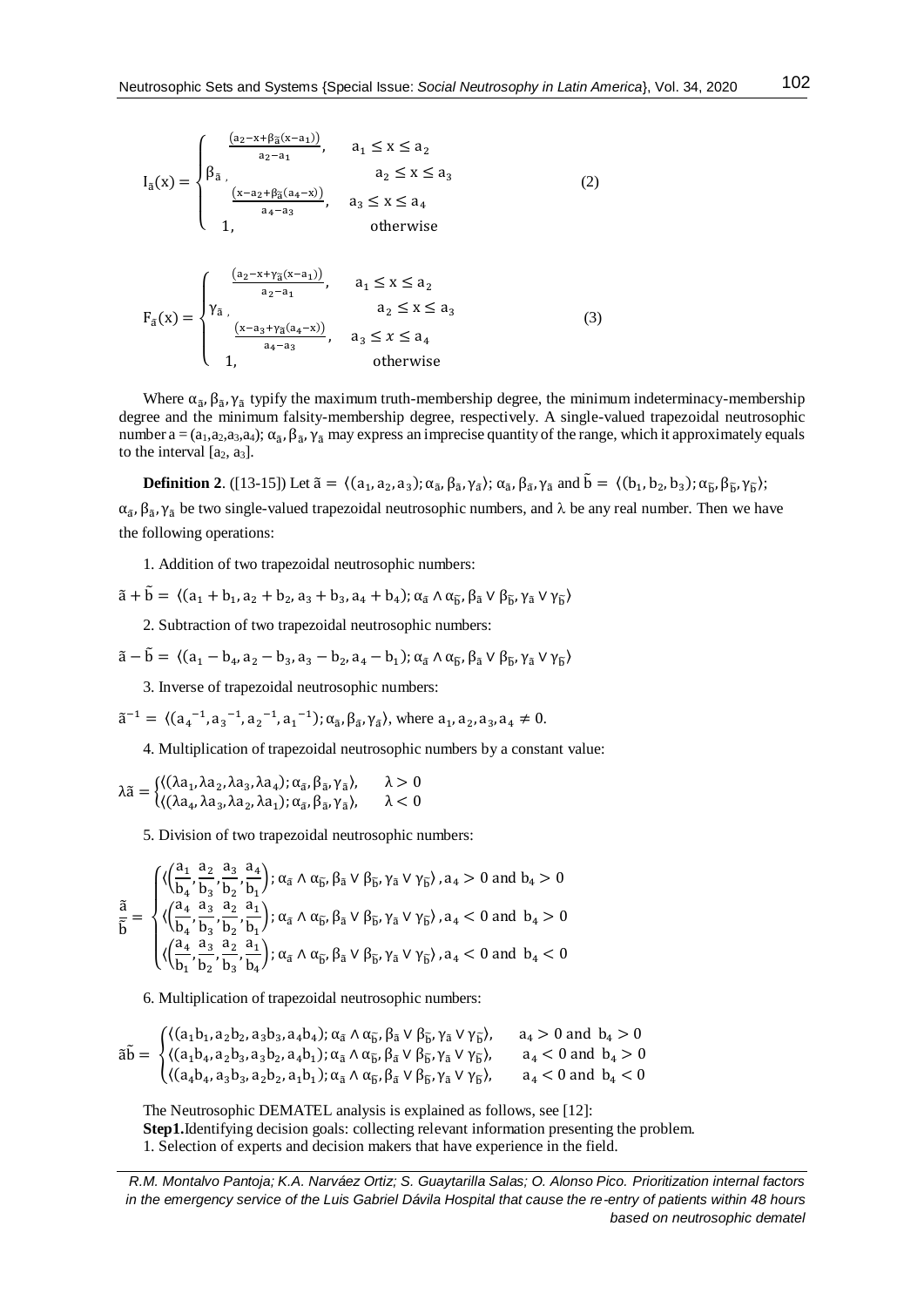2. Identifying the relevant criteria to the problem.

**Step 2.** Pair-wise comparison matrices between relevant criteria.

1. Identify the criteria, Criteria =  $(F_1, F_2, F_3, \ldots, F_n)$ .

2. Experts make pair-wise comparisons matrices between criteria.

a. Interpret each value for each criterion compared to other one in a trapezoidal neutrosophic number  $(l_{jk},m_{jkl},m_{jku},u_{jk}), j,k = \{1,2,...,n\}.$ 

b. Make comparisons between criteria by each expert as shown in Table 1.

c. Focuses only on (n−1) consensus judgments using a scale from 0 to 1.

3. Experts should determine the maximum truth-membership degree  $(\alpha)$ , the minimum indeterminacymembership degree  $(\beta)$  and the minimum falsity-membership degree  $(\gamma)$  of single-valued neutrosophic numbers as shown in Table 2.

4. Determine the crisp value of each opinion as shown in Table 3, using Equations 4 or 5:

| Criteria                         |          | F۶                                                                                                                                         | $\cdots$ | Fn                                                                      |
|----------------------------------|----------|--------------------------------------------------------------------------------------------------------------------------------------------|----------|-------------------------------------------------------------------------|
| F <sub>1</sub><br>F <sub>2</sub> |          | $(l_{11},m_{111},m_{11u},u_{11})$ $(l_{12},m_{121},m_{12u},u_{12})$<br>$(l_{21},m_{211},m_{21u},u_{21})$ $(l_{22},m_{221},m_{22u},u_{22})$ | $\cdots$ | $(l_{1n},m_{1n1},m_{1nu},u_{1n})$<br>$(l_{2n}, m_{2n}, m_{2n}, u_{2n})$ |
| $\cdots$<br>$F_n$                | $\cdots$ | $\cdots$<br>$(l_{n1},m_{n11},m_{n1u},u_{n1})$ $(l_{n2},m_{n21},m_{n2u},u_{n2})$                                                            | $\cdots$ | $\cdots$<br>$(l_{nn},m_{nnl},m_{nnu},u_{nn})$                           |

**Table 1:** The pair-wise comparison matrix between criteria.

| Criteria       | ${\rm F}_1$                                                                | ٣٥                                                                           | $\cdot$ $\cdot$ |                                                                            |
|----------------|----------------------------------------------------------------------------|------------------------------------------------------------------------------|-----------------|----------------------------------------------------------------------------|
| F <sub>1</sub> | $(l_{11}, m_{111}, m_{11u}, u_{11}; \alpha_{11}, \beta_{11}, \gamma_{11})$ | $(l_{12},m_{121},m_{12u},u_{12}; \alpha_{12},\beta_{12},\gamma_{12}) \ldots$ |                 | $(l_{1n}, m_{1n1}, m_{1nu}, u_{1n}; \alpha_{1n}, \beta_{1n}, \gamma_{1n})$ |
| F <sub>2</sub> | $(l_{21},m_{211},m_{21u},u_{21}; \alpha_{21},\beta_{21},\gamma_{21})$      | $(l_{22},m_{221},m_{22u},u_{22}; \alpha_{22},\beta_{22},\gamma_{22}) \ldots$ |                 | $(l_{2n},m_{2n},m_{2n},u_{2n}; \alpha_{2n},\beta_{2n},\gamma_{2n})$        |
| $\cdots$       | $\cdots$                                                                   | $\cdots$                                                                     | $\cdots$        | $\cdots$                                                                   |
| $F_n$          | $(l_{n1}, m_{n11}, m_{n1u}, u_{n1}; \alpha_{n1}, \beta_{n1}, \gamma_{n1})$ | $(l_{n2},m_{n21},m_{n2u},u_{n2}; \alpha_{n2},\beta_{n2},\gamma_{n2}) \ldots$ |                 | $(l_{nn},m_{nnl},m_{nnu},u_{nn}; \alpha_{nn},\beta_{nn},\gamma_{nn})$      |

**Table 2:** The pair-wise comparison matrix between criteria with the α, β and γ degree.

| Criteria       | $\rm{F}_{1}$     | F <sub>2</sub>   | $\cdots$ | $F_n$            |  |
|----------------|------------------|------------------|----------|------------------|--|
| F <sub>1</sub> | CV <sub>11</sub> | $CV_{12}$        | $\cdots$ | CV <sub>1n</sub> |  |
| F <sub>2</sub> | CV <sub>21</sub> | CV <sub>22</sub> | $\cdots$ | CV <sub>2n</sub> |  |
| $\cdots$       | $\cdots$         | $\cdots$         | $\cdots$ | $\cdots$         |  |
| $F_n$          | CV <sub>n1</sub> | CV <sub>n2</sub> | $\cdots$ | CV <sub>nn</sub> |  |

**Table 3:** The crisp values of comparison matrix.

| Criteria                         | $\rm{F}_{1}$                | F <sub>2</sub>                                              | $\cdots$             | $F_n$                                                           |  |
|----------------------------------|-----------------------------|-------------------------------------------------------------|----------------------|-----------------------------------------------------------------|--|
| F <sub>1</sub><br>F <sub>2</sub> | $\overline{\text{CV}}_{21}$ | $\underline{\text{CV}}_{12}$<br>$\overline{\text{CV}}_{22}$ | $\cdots$<br>$\cdots$ | $\mathsf{u}\mathsf{v}_\text{1n}$<br>$\overline{\text{CV}}_{2n}$ |  |
| $\cdots$<br>$F_n$                | $\cdots$<br>$CV_{n1}$       | $\cdots$<br>$\overline{\text{CV}}_{n2}$                     | $\cdots$<br>$\cdots$ | $\cdots$<br>$CV_{nn}$                                           |  |

**Table 4:** Integration of the average opinions of all experts.

$$
S(\tilde{a}_{ij}) = \frac{1}{16} [a_1 + b_1 + c_1 + d_1] (2 + \alpha_{\tilde{a}} - \beta_{\tilde{a}} - \gamma_{\tilde{a}})
$$
(4)

$$
A(\tilde{a}_{ij}) = \frac{1}{16} [a_1 + b_1 + c_1 + d_1] (2 + \alpha_{\tilde{a}} - \beta_{\tilde{a}} + \gamma_{\tilde{a}})
$$
(5)

**Step 3**. Integration of matrices. All opinions of experts need to be integrated into one matrix presenting the average opinions of all experts about each criterion, as shown in Table 4 using Equation 6.

$$
\overline{\text{CV}}_{\text{lm}} = \frac{\sum_{j=1}^{k} \text{CV}_{\text{lmi}}}{k} \tag{6}
$$

Where k is the number of experts and  $CV<sub>lmi</sub>$  is the crisp value in Table 3 corresponding to expert i. We

*R.M. Montalvo Pantoja; K.A. Narváez Ortiz; S. Guaytarilla Salas; O. Alonso Pico. Prioritization internal factors in the emergency service of the Luis Gabriel Dávila Hospital that cause the re-entry of patients within 48 hours based on neutrosophic dematel*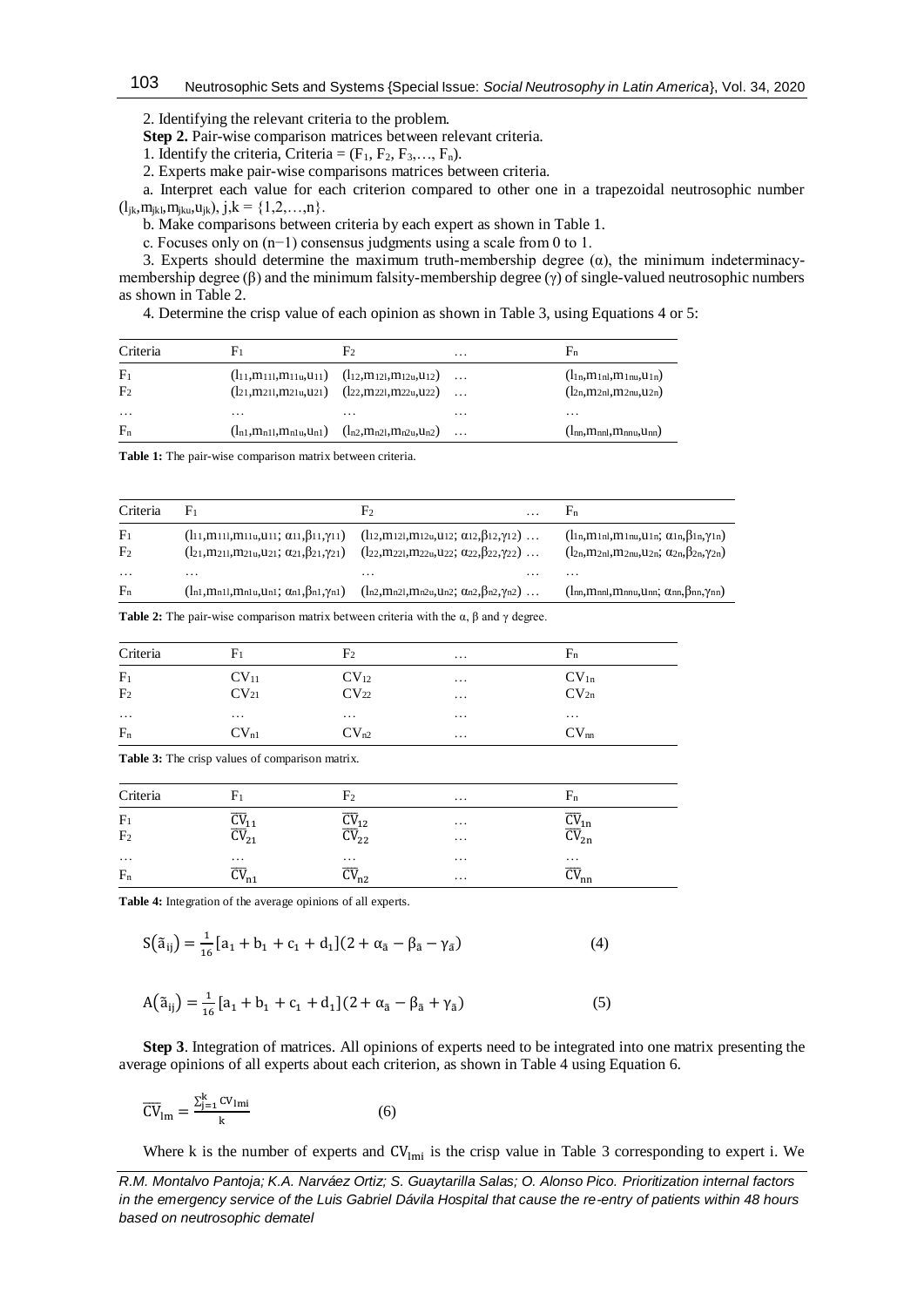obtain the average for all values as in the matrix in Table 4.

**Step 4.** Generating the direct relation matrix.

This matrix is obtained from previous Step 3, i.e. the integrating of all averaged opinions of experts. An initial direct relation matrix A is a n×n matrix obtained by pair-wise comparisons,  $S = [s_{ij}]_{n \times n}$ .  $S_{ij}$  denotes the degree to which the criterion i affects the criterion j.

**Step 5.** Normalizing the direct relation matrix.

The normalized direct relation matrix can be obtained using the Equation 7 and 8:

$$
K = \frac{1}{\max_{1 \le i \le n} \sum_{j=1}^{n} a_{ij}}\tag{7}
$$

$$
S = K \times A \tag{8}
$$

**Step 6.** Attaining the total relation matrix. The total relation matrix is acquired using the formula 9 from the generalized direct relation matrix S. A total relation matrix (T), in which 'I' denotes the identity matrix, is shown as follows:

 $T = S(I - S)^{-1}$ (9)

**Step 7.** Obtaining the sum of rows and columns.

The sum of rows of T is denoted by D, and the sum of columns is denoted by R. Calculate  $R+D$  and D-R. Calculate T, where  $T=[a_{ii}]_{n\times n}$ , i, j=1, 2... n.

$$
D = \left[\sum_{i=1}^{n} a_{ij}\right]_{1 \times n} = \left[a_{j}\right]_{n \times 1}
$$
\n
$$
R = \left[\sum_{i=1}^{n} a_{ij}\right]_{1 \times n} = \left[a_{i}\right]_{1 \times 1}
$$
\n
$$
(10)
$$
\n
$$
(11)
$$

$$
R = \left[ \sum_{j=1}^{n} a_{ij} \right]_{1 \times n} = [a_{i}]_{n \times 1}
$$
 (11)

**Step 8.** Drawing cause and effect diagram

The causal diagram is obtained by the horizontal axes is presented by (D+R) and the vertical axes (D−R) which is a degree of relation and it depicts the steps of proposed model.

**Remark 1.** Let us observe that we can reduce the complexity of the calculus if the single-valued trapezoidal neutrosophic numbers are converted to single-valued triangular neutrosophic numbers, where  $a_2 = a_3$  in Equations 1, 2 and 3, see [16].

Additionally, we use the neutrosophic linguistic scale summarized in Table 5 to assess the criteria.

| Linguistic Term           | Single-valued triangular neutrosophic number              |
|---------------------------|-----------------------------------------------------------|
| No influence (NI)         | $\tilde{0} = \langle (0,0,0); 0.50, 0.50, 0.50 \rangle$   |
| Very low influence (VLI)  | $\tilde{1} = \langle (0, 1, 2); 0.30, 0.75, 0.70 \rangle$ |
| Low influence (LI)        | $\tilde{2} = \langle (1, 2, 3); 0.80, 0.15, 0.20 \rangle$ |
| High influence (HI)       | $\tilde{3} = \langle (2,3,4); 0.90, 0.10, 0.10 \rangle$   |
| Very high influence (VHI) | $\tilde{4} = \langle (4,4,4); 1.00, 0.00, 0.00 \rangle$   |

**Table 5:** Linguistic terms used to measure influences and their corresponding Single-valued triangular neutrosophic number.

#### **3 Results**

In this section Neutrosophic DEMATEL is applied to the problem on the emergency service of the "Luis Gabriel Dávila" hospital that causes the readmission of patients within 48 hours. We start identifying the main factors that affect this phenomenon; they are summarized in Table 6, see [1][4].

| Causes related to the patient   | $F_1$ : Therapeutic breach                                                      |
|---------------------------------|---------------------------------------------------------------------------------|
|                                 | F <sub>2</sub> :Psychiatric disorder                                            |
|                                 | F <sub>3</sub> : Volunteer registration or fugue without being seen by a doctor |
|                                 | F <sub>4</sub> : Regular use of Hospital Urgency System for non-urgent problems |
|                                 | F <sub>5</sub> :Anxiety                                                         |
| Causes related to professionals | $F6$ : Error in diagnosis or treatment error                                    |
|                                 | F <sub>7</sub> : Initialy patient must have entered in emergency                |
|                                 | F <sub>8</sub> : Instructions to return or patient was called to return         |
| Causes related to system        | F <sub>9</sub> : No specialist available                                        |
| Causes related to the disease   | $F_{10}$ :Disease progression and disease recurrence                            |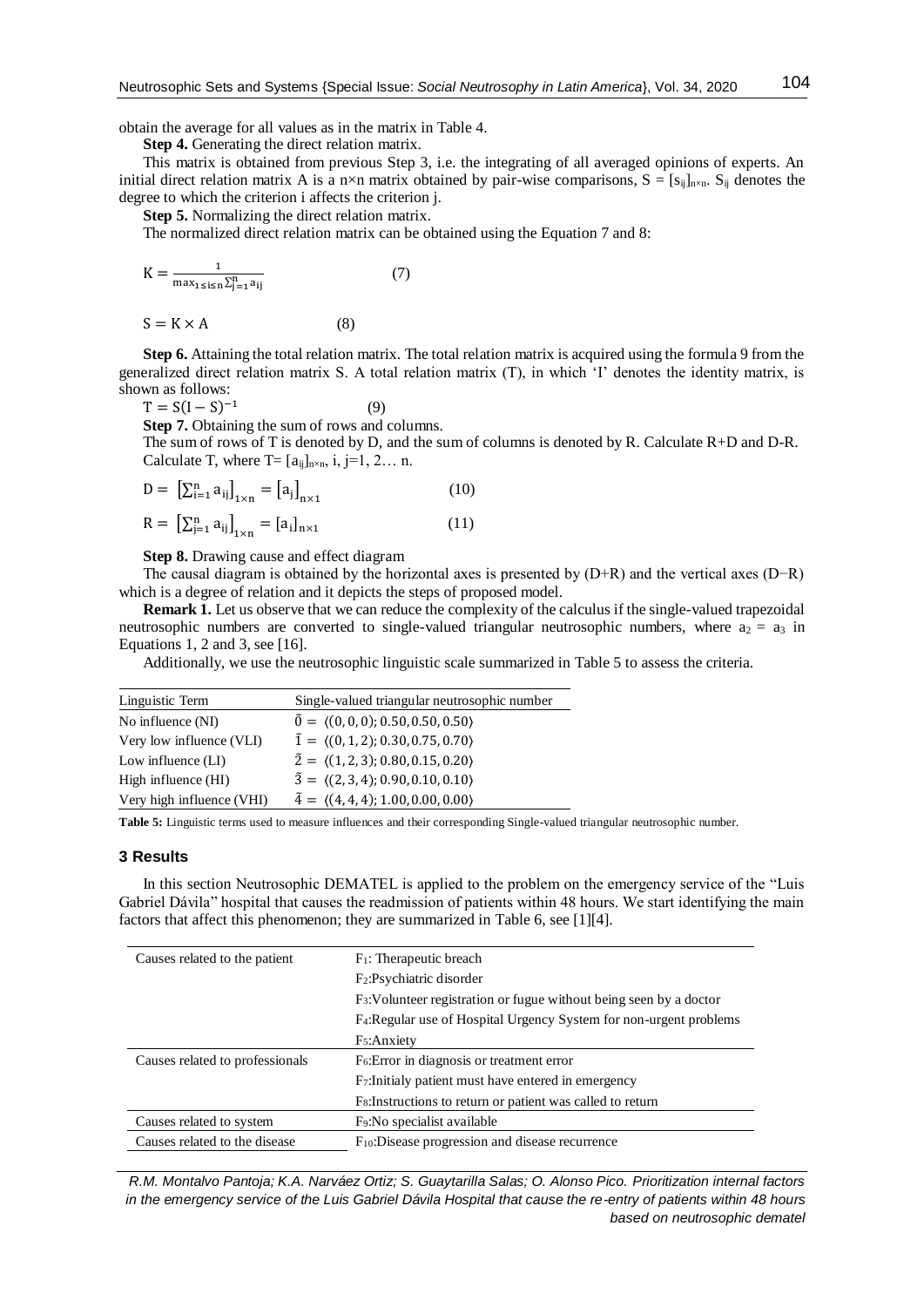| $F_{11}$ : Complication |  |
|-------------------------|--|
| $F_{12}$ :New problem   |  |

**Table 6:** The most important factors that cause the readmission problem.

Three experts were selected to form the cause-effect matrix based on the linguistic scale in Table 6. Tables 7, 8 and 9 contain their assessments.

| Factor         | F <sub>1</sub> | F <sub>2</sub> | F <sub>3</sub> | F <sub>4</sub> | F <sub>5</sub> | F <sub>6</sub> | F <sub>7</sub> | $F_8$       | F <sub>9</sub> | $F_{10}$    | $F_{11}$    | $F_{12}$    |
|----------------|----------------|----------------|----------------|----------------|----------------|----------------|----------------|-------------|----------------|-------------|-------------|-------------|
| F <sub>1</sub> |                |                | $\tilde{3}$    | $\tilde{0}$    | $\Omega$       |                |                | õ           | $\tilde{3}$    | $\tilde{4}$ | $\tilde{4}$ | $\tilde{3}$ |
| F <sub>2</sub> | $\tilde{3}$    | 0              | $\tilde{3}$    | $\tilde{3}$    | ã              |                |                |             | 0              | $\tilde{2}$ | $\tilde{2}$ |             |
| F <sub>3</sub> |                | 0              | Ĩ.             | õ              | $\Omega$       | 0              |                | 3           |                | 3           | 3           |             |
| F <sub>4</sub> | ã              | 0              | ĩ              | $\ddot{0}$     |                | $\Omega$       |                |             | 4              |             | 0           |             |
| F <sub>5</sub> | 3              |                | 4              | $\tilde{3}$    |                | $\Omega$       | Õ              |             | 0              | $\Omega$    | $\Omega$    |             |
| F <sub>6</sub> |                | õ              | ร              | õ              | Ã              | õ              | $\tilde{3}$    | Ã           | õ              | Ã           | Ã           |             |
| F <sub>7</sub> |                | 0              | 0              | õ              | ã              | 0              |                | $\tilde{3}$ | 0              | 3           | $\tilde{3}$ |             |
| $F_8$          | ã              | õ              | Õ              | õ              | $\tilde{2}$    |                |                |             | 0              |             | õ           |             |
| F <sub>9</sub> | 3              | õ              | 3              | 3              | $\tilde{3}$    | 4              | Ã              | 3           | 0              | 3           | 3           |             |
| $F_{10}$       | Õ,             | õ              | $\Omega$       | $\tilde{2}$    | $\tilde{3}$    | $\Omega$       |                | $\tilde{3}$ | 0              | 0           |             |             |
| $F_{11}$       | Ã              | õ              | õ              | õ              | $\tilde{3}$    | Õ              | ñ              | Ã           | õ              | Ã           | õ           |             |
| $F_{12}$       | 3              |                |                | 0              | 3              | $\Omega$       | 0              | 3           |                |             | ã           |             |

**Table 7:** The pair-wise comparison matrix between criteria corresponding to Expert 1.

| Factor         | F <sub>1</sub> | F <sub>2</sub>                    | F <sub>3</sub> | F <sub>4</sub> | F <sub>5</sub> | F <sub>6</sub> | F <sub>7</sub> | $F_8$                      | F <sub>9</sub> | $F_{10}$    | $F_{11}$    | $F_{12}$ |
|----------------|----------------|-----------------------------------|----------------|----------------|----------------|----------------|----------------|----------------------------|----------------|-------------|-------------|----------|
| F <sub>1</sub> | õ              | $\tilde{\phantom{a}}$<br>$\Omega$ | $\tilde{2}$    |                |                |                |                | $\tilde{\phantom{a}}$      | $\tilde{4}$    | Ã.          | $\tilde{4}$ | 4        |
| F <sub>2</sub> | 3              | $\tilde{0}$                       | $\tilde{4}$    | $\tilde{2}$    | $\tilde{2}$    | 0              | ñ              |                            | 1              | $\tilde{3}$ | 1           |          |
| F <sub>3</sub> |                | õ                                 | õ              | õ              |                | õ              |                | Ã.                         | õ              | Ã.          | $\tilde{2}$ |          |
| F <sub>4</sub> | 4              | $\Omega$                          |                | $\tilde{0}$    | $\Omega$       | O              |                |                            | $\tilde{3}$    |             |             |          |
| F <sub>5</sub> | 2              | $\tilde{2}$                       | $\tilde{4}$    | $\tilde{2}$    | Õ              | 1              |                | 0                          | $\theta$       | $\Omega$    |             |          |
| F <sub>6</sub> | 0              |                                   |                | $\Omega$       | 2              | $\Omega$       | 2              | 4                          | 0              | ž.          | Ĩ.          |          |
| F <sub>7</sub> | $\theta$       | $\Omega$                          | $\Omega$       | $\theta$       | 4              |                |                | $\tilde{\phantom{a}}$<br>4 |                | ñ           | 3           |          |
| F <sub>8</sub> | $\tilde{2}$    | $\Omega$                          | 0              | $\Omega$       |                |                |                |                            | 0              |             | õ           |          |
| F <sub>9</sub> | ñ.             |                                   | $\tilde{2}$    | $\tilde{2}$    | $\tilde{3}$    | ã              | 4              | 4                          | õ              | ñ           | $\tilde{2}$ |          |
| $F_{10}$       | 3              | $\tilde{0}$                       | õ              | $\tilde{2}$    | $\tilde{2}$    |                |                | 4                          | õ              | $\tilde{0}$ | $\tilde{3}$ |          |
| $F_{11}$       | วั             | a                                 | õ              | õ              | Ã,             | ñ              |                | $\tilde{2}$                |                | Ã.          | õ           |          |
| $F_{12}$       | 4              |                                   |                |                | $\tilde{2}$    | $\Omega$       |                | ñ                          |                | ำ           | ร           |          |

**Table 8:** The pair-wise comparison matrix between criteria corresponding to Expert 2.

| Factor         | F <sub>1</sub> | F <sub>2</sub>        | F <sub>3</sub> | F <sub>4</sub> | F <sub>5</sub> | F <sub>6</sub>                    | F <sub>7</sub> | $F_8$                      | F <sub>9</sub> | $F_{10}$    | $F_{11}$    | $F_{12}$                   |
|----------------|----------------|-----------------------|----------------|----------------|----------------|-----------------------------------|----------------|----------------------------|----------------|-------------|-------------|----------------------------|
| F <sub>1</sub> | $\tilde{0}$    | õ                     | $\tilde{2}$    | $\tilde{0}$    | $\Omega$       | õ                                 |                | ĩ                          | $\tilde{4}$    | $\tilde{3}$ | $\tilde{3}$ | $\tilde{\phantom{a}}$<br>4 |
| F <sub>2</sub> | $\tilde{2}$    | $\tilde{\phantom{a}}$ | วั             | $\tilde{3}$    | $\tilde{4}$    |                                   | ñ              |                            |                |             | $\tilde{3}$ |                            |
| F <sub>3</sub> |                | $\Omega$              | 0              |                | õ              | 0                                 |                | $\tilde{2}$                | $\theta$       | $\tilde{2}$ | $\tilde{2}$ | $\tilde{2}$                |
| F <sub>4</sub> | $\tilde{2}$    | 1                     |                | $\tilde{0}$    |                | 1                                 |                |                            | $\tilde{3}$    |             | õ           |                            |
| F <sub>5</sub> | $\tilde{2}$    | $\tilde{2}$           | $\tilde{3}$    | $\tilde{4}$    | Õ              |                                   |                |                            | 0              | $\Omega$    | õ           | $\tilde{2}$                |
| F <sub>6</sub> | Õ              | ĩ                     |                | ĩ              | Ĩ.             | õ                                 | Ĩ.             | ำ                          |                | Ĩ.          | $\tilde{3}$ | ิร                         |
| F <sub>7</sub> |                |                       | 0              |                | 4              | $\tilde{\phantom{a}}$<br>$\theta$ |                | $\tilde{\phantom{a}}$<br>4 |                | $\tilde{2}$ | 4           | $\tilde{3}$                |
| $F_8$          | $\tilde{2}$    |                       |                |                |                | 0                                 | Ő.             |                            |                | 0           |             |                            |
| F <sub>9</sub> | 4              |                       | $\tilde{2}$    | $\tilde{2}$    | $\tilde{2}$    | $\tilde{3}$                       | 4              | 4                          |                | ñ           | $\tilde{2}$ | C                          |
| $F_{10}$       | $\tilde{3}$    | õ                     | 0              | ĩ              | $\tilde{2}$    | 1                                 |                | 4                          | $\Omega$       | 0           | $\tilde{3}$ |                            |
| $F_{11}$       | $\tilde{3}$    | Õ                     |                | õ              | $\tilde{2}$    | õ                                 | ñ              | $\tilde{2}$                | Õ              | Ã.          | Õ           |                            |
| $F_{12}$       | 4              |                       |                | $\Omega$       |                | Õ                                 | ñ              | $\tilde{2}$                |                | 4           | ົ້າ         |                            |

**Table 9:** The pair-wise comparison matrix between criteria corresponding to Expert 3.

Table 10, 11 and 12 contain the crisp values of comparison matrices for Experts 1, 2 and 3 respectively,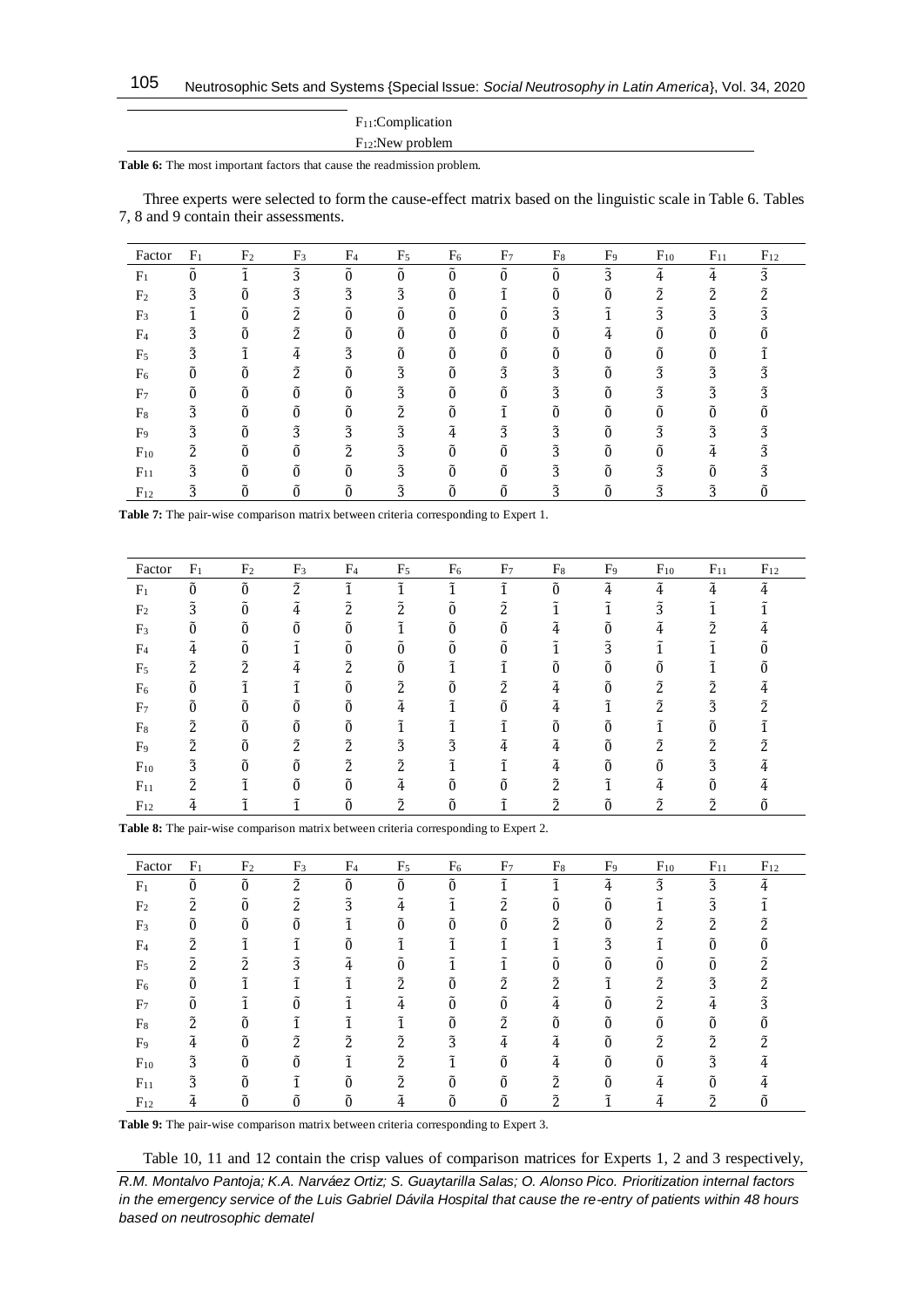using Equation 12, which is based on Equation 5 for single-valued triangular neutrosophic numbers.

$$
A(\tilde{a}_{ij}) = \frac{1}{8}[a_1 + b_1 + c_1](2 + \alpha_{\tilde{a}} - \beta_{\tilde{a}} + \gamma_{\tilde{a}})
$$
(12)

For calculation we use the free software Octave 4.2.1, see [17].

| Factor         | F <sub>1</sub> | F <sub>2</sub> | F <sub>3</sub> | F <sub>4</sub> | F <sub>5</sub>   | F <sub>6</sub>   | F <sub>7</sub> | $F_8$          | F9             | $F_{10}$ | $F_{11}$       | $F_{12}$     |
|----------------|----------------|----------------|----------------|----------------|------------------|------------------|----------------|----------------|----------------|----------|----------------|--------------|
| F <sub>1</sub> | $\overline{0}$ | 0.84           | 3.26           | $\overline{0}$ | $\theta$         | $\mathbf{0}$     | $\overline{0}$ | $\overline{0}$ | 3.26           | 4.5      | 4.5            | 3.26         |
| F <sub>2</sub> | 3.26           | $\overline{0}$ | 3.26           | 3.26           | 3.26             | $\mathbf{0}$     | 0.84           | $\mathbf{0}$   | $\theta$       | 2.14     | 2.14           | 2.14         |
| F <sub>3</sub> | 0.84           | $\overline{0}$ | $\theta$       | $\overline{0}$ | $\boldsymbol{0}$ | $\boldsymbol{0}$ | $\theta$       | 3.26           | 0.84           | 3.26     | 3.26           | 3.26         |
| F <sub>4</sub> | 3.26           | $\mathbf{0}$   | 2.14           | $\mathbf{0}$   | $\theta$         | $\theta$         | $\Omega$       | $\mathbf{0}$   | 4.5            | $\Omega$ | $\theta$       | $\mathbf{0}$ |
| F <sub>5</sub> | 3.26           | 0.84           | 4.5            | 3.26           | $\overline{0}$   | $\theta$         | $\overline{0}$ | $\mathbf{0}$   | $\mathbf{0}$   | $\theta$ | $\theta$       | 0.84         |
| F <sub>6</sub> | $\theta$       | $\mathbf{0}$   | 2.14           | $\overline{0}$ | 3.26             | $\theta$         | 3.26           | 3,26           | $\theta$       | 3.26     | 3.26           | 3.26         |
| F <sub>7</sub> | $\mathbf{0}$   | $\mathbf{0}$   | $\Omega$       | $\mathbf{0}$   | 3.26             | $\mathbf{0}$     | $\Omega$       | 3.26           | $\overline{0}$ | 3.26     | 3.26           | 3.26         |
| $F_8$          | 3.26           | $\theta$       | $\Omega$       | $\mathbf{0}$   | 2.14             | $\mathbf{0}$     | 0.84           | $\overline{0}$ | $\mathbf{0}$   | $\Omega$ | $\Omega$       | $\mathbf{0}$ |
| F <sub>9</sub> | 3.26           | $\theta$       | 3.26           | 3.26           | 3.26             | 4.5              | 3.26           | 3.26           | $\mathbf{0}$   | 3.26     | 3.26           | 3.26         |
| $F_{10}$       | 2.14           | $\theta$       | $\Omega$       | 2.14           | 3.26             | $\mathbf{0}$     | $\Omega$       | 3.26           | $\mathbf{0}$   | $\Omega$ | 4.5            | 3.26         |
| $F_{11}$       | 3.26           | $\theta$       | $\Omega$       | $\overline{0}$ | 3.26             | $\mathbf{0}$     | $\Omega$       | 3.26           | $\mathbf{0}$   | 3.26     | $\overline{0}$ | 3.26         |
| $F_{12}$       | 3.26           | $\theta$       | $\theta$       | $\overline{0}$ | 3.26             | $\mathbf{0}$     | $\mathbf{0}$   | 3.26           | $\mathbf{0}$   | 3.26     | 3.26           | $\mathbf{0}$ |

**Table 10:** Crisp values of comparison matrix for Expert 1.

| Factor         | F <sub>1</sub> | F <sub>2</sub> | F <sub>3</sub> | F <sub>4</sub>   | F <sub>5</sub> | F <sub>6</sub> | F <sub>7</sub> | $F_8$          | F <sub>9</sub> | $F_{10}$       | $F_{11}$       | $F_{12}$       |
|----------------|----------------|----------------|----------------|------------------|----------------|----------------|----------------|----------------|----------------|----------------|----------------|----------------|
| F <sub>1</sub> | $\theta$       | $\theta$       | 2.14           | 0.84             | 0.84           | 0.84           | 0.84           | $\overline{0}$ | 4.5            | 4.5            | 4.5            | 4.5            |
| F <sub>2</sub> | 3.26           | $\theta$       | 4.5            | 2.14             | 2.14           | $\overline{0}$ | 2.14           | 0.84           | 0.84           | 3.26           | 0.84           | 0.84           |
| F <sub>3</sub> | $\overline{0}$ | $\mathbf{0}$   | $\mathbf{0}$   | $\boldsymbol{0}$ | 0.84           | $\mathbf{0}$   | $\mathbf{0}$   | 4.5            | $\mathbf{0}$   | 4.5            | 2.14           | 4.5            |
| F <sub>4</sub> | 4.5            | $\theta$       | 0.84           | $\overline{0}$   | $\theta$       | $\mathbf{0}$   | $\overline{0}$ | 0.84           | 3.26           | 0.84           | 0.84           | $\mathbf{0}$   |
| F <sub>5</sub> | 2.14           | 2.14           | 4.5            | 2.14             | $\overline{0}$ | 0.84           | 0.84           | $\overline{0}$ | $\mathbf{0}$   | $\overline{0}$ | 0.84           | $\overline{0}$ |
| F <sub>6</sub> | $\Omega$       | 0.84           | 0.84           | $\overline{0}$   | 2.14           | $\overline{0}$ | 2.14           | 4.5            | $\theta$       | 2.14           | 2.14           | 4.5            |
| F <sub>7</sub> | $\mathbf{0}$   | $\theta$       | $\overline{0}$ | $\overline{0}$   | 4.5            | 0.84           | $\overline{0}$ | 4.5            | 0.84           | 2.14           | 3.26           | 2.14           |
| $F_8$          | 2.14           | $\theta$       | $\mathbf{0}$   | $\overline{0}$   | 0.84           | 0.84           | 0.84           | $\overline{0}$ | $\overline{0}$ | 0.84           | $\overline{0}$ | 0.84           |
| F <sub>9</sub> | 2.14           | $\theta$       | 2.14           | 2.14             | 3.26           | 3.26           | 4.5            | 4.5            | $\theta$       | 2.14           | 2.14           | 2.14           |
| $F_{10}$       | 3.26           | $\theta$       | $\overline{0}$ | 2.14             | 2.14           | 0.84           | 0.84           | 4.5            | $\theta$       | $\overline{0}$ | 3.26           | 4.5            |
| $F_{11}$       | 2.14           | 0.84           | $\mathbf{0}$   | $\mathbf{0}$     | 4.5            | $\theta$       | $\overline{0}$ | 2.14           | 0.84           | 4.5            | $\overline{0}$ | 4.5            |
| $F_{12}$       | 4.5            | 0.84           | 0.84           | $\overline{0}$   | 2.14           | $\overline{0}$ | 0.84           | 2.14           | $\theta$       | 2.14           | 2.14           | $\theta$       |

**Table 11:** Crisp values of comparison matrix for Expert 2.

| Factor         | F <sub>1</sub> | F <sub>2</sub> | F <sub>3</sub> | F <sub>4</sub> | F <sub>5</sub>   | F <sub>6</sub>   | F <sub>7</sub>   | $F_8$          | F <sub>9</sub> | $F_{10}$       | $F_{11}$       | $F_{12}$         |
|----------------|----------------|----------------|----------------|----------------|------------------|------------------|------------------|----------------|----------------|----------------|----------------|------------------|
| F <sub>1</sub> | $\overline{0}$ | $\theta$       | 2.14           | $\mathbf{0}$   | $\boldsymbol{0}$ | $\boldsymbol{0}$ | 0.84             | 0.84           | 4.5            | 3.26           | 3.26           | 4.5              |
| F <sub>2</sub> | 2.14           | $\overline{0}$ | 2.14           | 3.26           | 4.5              | 0.84             | 2.14             | $\theta$       | $\mathbf{0}$   | 0.84           | 3.26           | 0.84             |
| F <sub>3</sub> | $\mathbf{0}$   | $\mathbf{0}$   | $\overline{0}$ | 0.84           | $\mathbf{0}$     | $\mathbf{0}$     | $\theta$         | 2.14           | $\mathbf{0}$   | 2.14           | 2.14           | 2.14             |
| F <sub>4</sub> | 2.14           | 0.84           | 0.84           | $\overline{0}$ | 0.84             | 0.84             | 0.84             | 0.84           | 3.26           | 0.84           | $\overline{0}$ | $\theta$         |
| F <sub>5</sub> | 2.14           | 2.14           | 3.26           | 4.5            | $\mathbf{0}$     | 0.84             | 0.84             | $\overline{0}$ | $\mathbf{0}$   | $\overline{0}$ | $\overline{0}$ | 2.14             |
| F <sub>6</sub> | $\overline{0}$ | 0.84           | 0.84           | 0.84           | 2.14             | $\overline{0}$   | 2.14             | 2.14           | 0.84           | 2.14           | 3.26           | 2.14             |
| F <sub>7</sub> | $\mathbf{0}$   | 0.84           | $\overline{0}$ | 0.84           | 4.5              | $\mathbf{0}$     | $\overline{0}$   | 4.5            | $\mathbf{0}$   | 2.14           | 4.5            | 3.26             |
| $F_8$          | 2.14           | $\overline{0}$ | 0.84           | 0.84           | 0.84             | $\overline{0}$   | 2.14             | $\overline{0}$ | $\mathbf{0}$   | $\overline{0}$ | $\theta$       | 0                |
| F <sub>9</sub> | 4.5            | $\theta$       | 2.14           | 2.14           | 2.14             | 3.26             | 4.5              | 4.5            | $\mathbf{0}$   | 2.14           | 2.14           | 2.14             |
| $F_{10}$       | 3.26           | $\overline{0}$ | $\Omega$       | 0.84           | 2.14             | 0.84             | $\theta$         | 4.5            | $\mathbf{0}$   | $\theta$       | 3.26           | 4.5              |
| $F_{11}$       | 3.26           | $\overline{0}$ | 0.84           | $\overline{0}$ | 2.14             | $\overline{0}$   | $\mathbf{0}$     | 2.14           | $\mathbf{0}$   | 4.5            | $\overline{0}$ | 4.5              |
| $F_{12}$       | 4.5            | $\mathbf{0}$   | $\overline{0}$ | 0              | 4.5              | $\boldsymbol{0}$ | $\boldsymbol{0}$ | 2.14           | 0.84           | 4.5            | 2.14           | $\boldsymbol{0}$ |

**Table 12:** Crisp values of comparison matrix for Expert 3.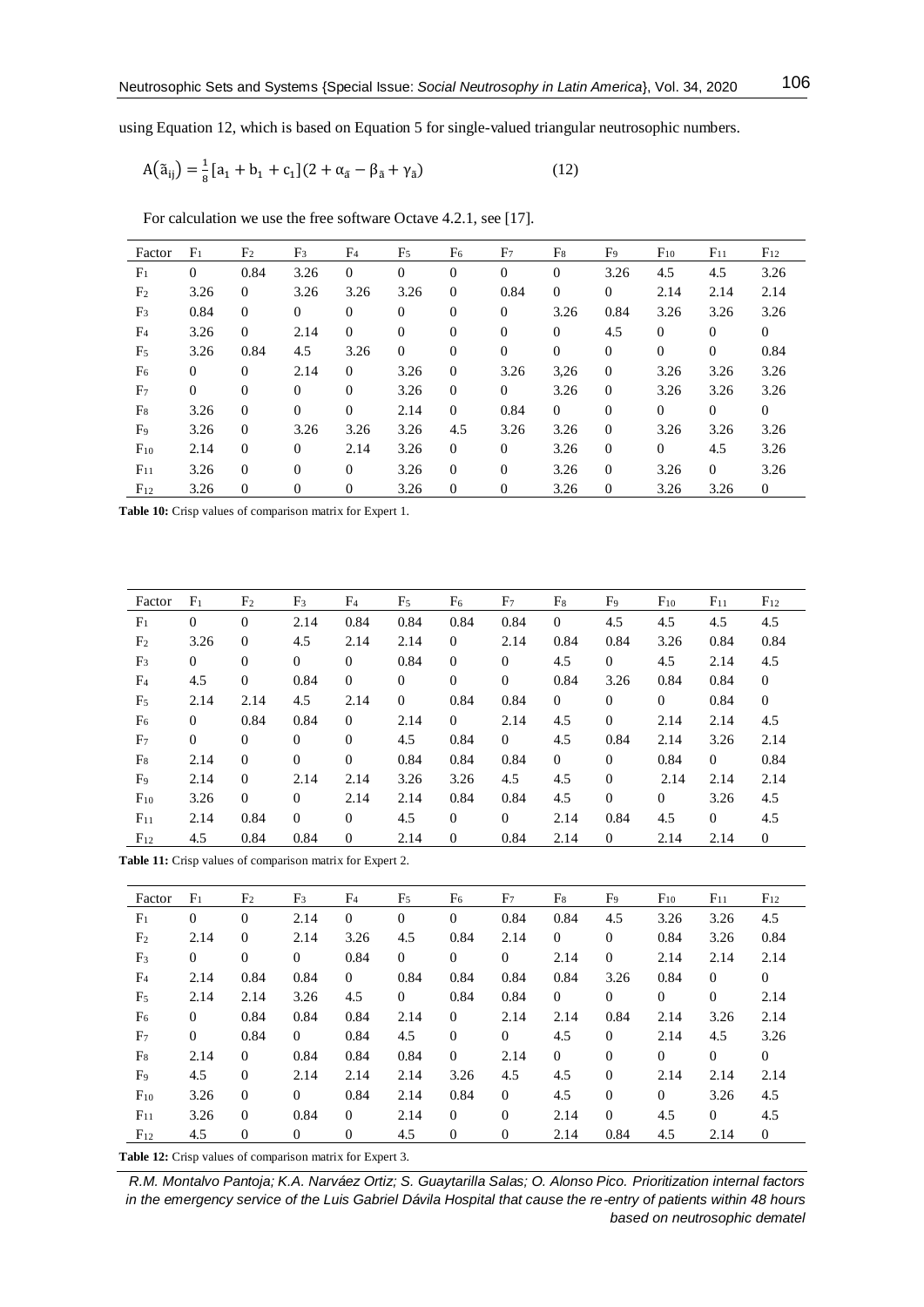| Factor         | F <sub>1</sub> | F <sub>2</sub> | F <sub>3</sub> | F <sub>4</sub> | F <sub>5</sub> | F <sub>6</sub> | F <sub>7</sub> | $F_8$        | F <sub>9</sub> | $F_{10}$     | $F_{11}$       | $F_{12}$       |
|----------------|----------------|----------------|----------------|----------------|----------------|----------------|----------------|--------------|----------------|--------------|----------------|----------------|
| F <sub>1</sub> | $\theta$       | 0.28           | 2.51           | 0.28           | 0.28           | 0.28           | 0.56           | 0.28         | 4.09           | 4.09         | 4.09           | 4.09           |
| F <sub>2</sub> | 2.89           | $\mathbf{0}$   | 3.3            | 2.89           | 3.3            | 0.28           | 1.71           | 0.28         | 0.28           | 2.08         | 2.08           | 1.27           |
| F <sub>3</sub> | 0.28           | $\mathbf{0}$   | $\theta$       | 0.28           | 0.28           | $\overline{0}$ | $\overline{0}$ | 3.3          | 0.28           | 3.3          | 2.51           | 3.3            |
| F <sub>4</sub> | 3.3            | 0.28           | 1.27           | $\overline{0}$ | 0.28           | 0.28           | 0.28           | 0.56         | 3.67           | 0.56         | 0.28           | $\mathbf{0}$   |
| F <sub>5</sub> | 2.51           | 1.71           | 4.09           | 3.3            | $\mathbf{0}$   | 0.56           | 0.56           | $\mathbf{0}$ | $\overline{0}$ | $\mathbf{0}$ | 0.28           | 0.99           |
| F <sub>6</sub> | $\overline{0}$ | 0.56           | 1.27           | 0.28           | 2.51           | $\overline{0}$ | 2.51           | 3.3          | 0.28           | 2.51         | 2.89           | 3.3            |
| F <sub>7</sub> | $\Omega$       | 0.28           | $\Omega$       | 0.28           | 4.09           | 0.28           | $\Omega$       | 4.09         | 0.28           | 2.51         | 3.67           | 2.89           |
| $F_8$          | 2.51           | $\mathbf{0}$   | 0.28           | 0.28           | 1.27           | 0.28           | 1.27           | $\theta$     | $\mathbf{0}$   | 0.28         | $\overline{0}$ | 0.28           |
| F <sub>9</sub> | 3.3            | $\theta$       | 2.51           | 2.51           | 2.89           | 3.67           | 4.09           | 4.09         | $\mathbf{0}$   | 2.51         | 2.51           | 2.51           |
| $F_{10}$       | 2.89           | $\mathbf{0}$   | $\mathbf{0}$   | 1.71           | 2.51           | 0.56           | 0.28           | 4.09         | $\mathbf{0}$   | $\mathbf{0}$ | 3.67           | 4.09           |
| $F_{11}$       | 2.89           | 0.28           | 0.28           | $\mathbf{0}$   | 3.3            | $\theta$       | $\Omega$       | 2.51         | 0.28           | 4.09         | $\theta$       | 4.09           |
| $F_{12}$       | 4.09           | 0.28           | 0.28           | $\mathbf{0}$   | 3.3            | $\mathbf{0}$   | 0.28           | 2.51         | 0.28           | 3.3          | 2.51           | $\overline{0}$ |

Table 13 is the matrix of the three experts' averaged evaluations; see Equation 6.

**Table 13:** Averaged crisp values of comparison matrices for the three experts.

Applying Equation 7 we have  $K = 0.03268$  and we obtained matrix S according to Equation 8, and T according to Equation 9. Thus, vectors D and R are obtained applying Equations 10 and 11, respectively, see Table 14. See also the depicted cause and effect diagram in Figure 1.

| Factor         | D    | R    | $D+R$ | $D-R$   |
|----------------|------|------|-------|---------|
| F <sub>1</sub> | 1.89 | 1.62 | 3.51  | 0.27    |
| F <sub>2</sub> | 0.29 | 1.44 | 1.73  | $-1.16$ |
| F <sub>3</sub> | 1.08 | 0.93 | 2.01  | 0.16    |
| F <sub>4</sub> | 0.81 | 0.91 | 1.72  | $-0.10$ |
| F <sub>5</sub> | 1.67 | 0.99 | 2.66  | 0.68    |
| F <sub>6</sub> | 0.40 | 1.32 | 1.72  | $-0.92$ |
| F <sub>7</sub> | 0.70 | 1.23 | 1.93  | $-0.53$ |
| F <sub>8</sub> | 1.75 | 0.49 | 2.24  | 1.26    |
| F <sub>9</sub> | 0.71 | 2.12 | 2.84  | $-1.41$ |
| $F_{10}$       | 1.84 | 1.35 | 3.18  | 0.49    |
| $F_{11}$       | 1.75 | 1.26 | 3.01  | 0.49    |
| $F_{12}$       | 1.98 | 1.21 | 3.19  | 0.76    |

**Table 14:** Vectors D, R, D+R and D-R.



**Figure 1:** Cause and effect diagram.

*R.M. Montalvo Pantoja; K.A. Narváez Ortiz; S. Guaytarilla Salas; O. Alonso Pico. Prioritization internal factors in the emergency service of the Luis Gabriel Dávila Hospital that cause the re-entry of patients within 48 hours based on neutrosophic dematel*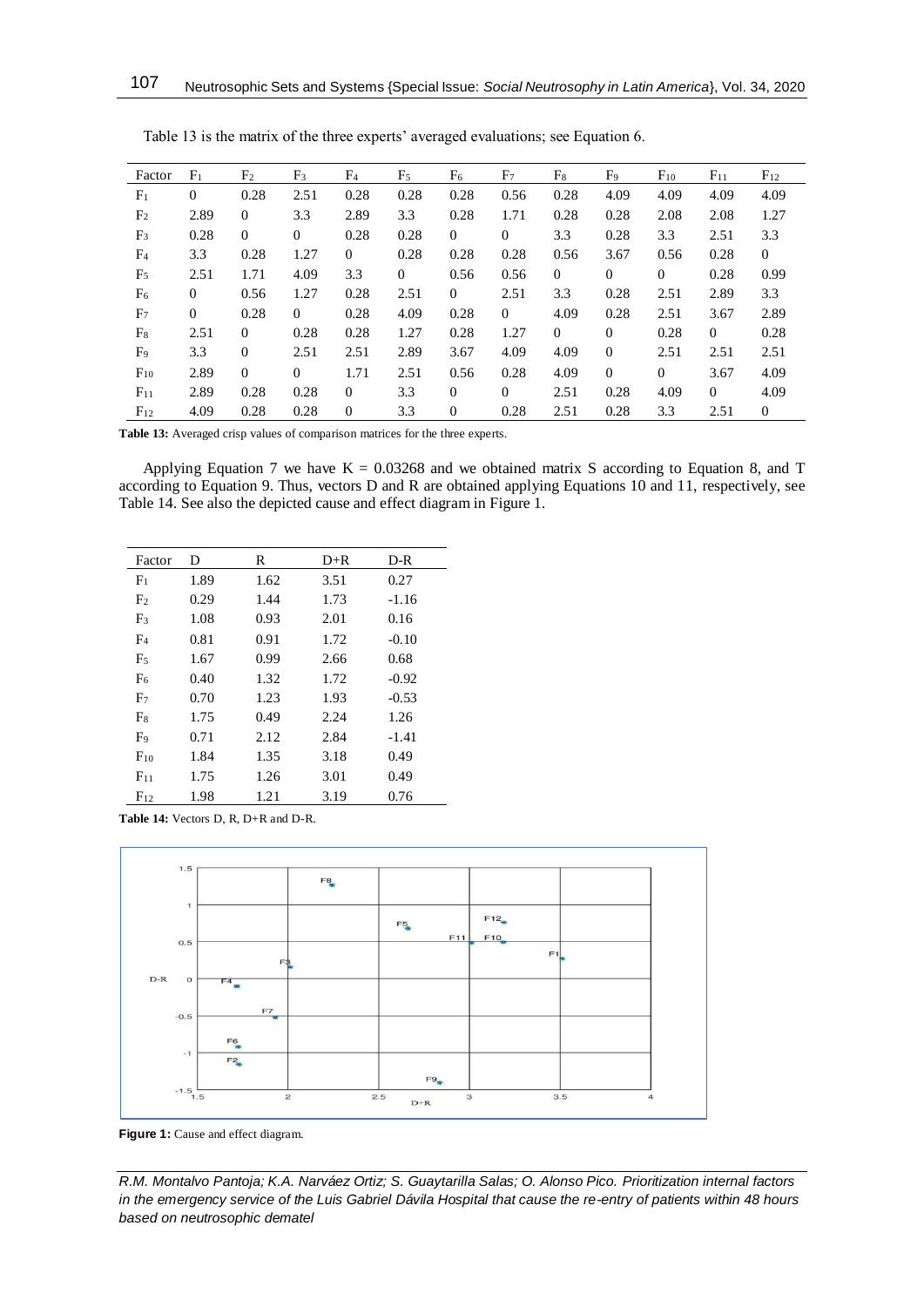Therefore the "Therapeutic breach" is the most important cause and authorities in the hospital should pay attention to this factor. Additionally, we have that the causes related to the disease are the second more important.

#### **Conclusion**

This article was devoted to studying the problem of readmission in a time span of 48 hours in the hospital "Luis Gabriel Dávila" placed in Carchi province, Ecuador. Three experts evaluated the cause-effect relationship between twelve factors by using a scale based on linguistic terms. The Neutrosophic DEMATEL method was applied and it was concluded that "Therapeutic breach" is the most important cause to pay more attention to, while the causes related to the disease are the second most important.

#### **References**

- [1] Narváez-Ortiz, K. N. (2018). *Internal factors in the emergency service of the "Luis Gabriel Dávila" Hospital that provide the readmission of patiens within 48 hours (Factores internos en el servicio de emergencia del Hospital "Luis Gabriel Dávila" que provocan el reingreso de los pacientes dentro de las 48 horas)(In Spanish).* Bachelor Degree Thesis, Regional Autonomous University of Los Andes, Tulcán, Ecuador.
- [2] McCusker, J., Cardin, S., Bellavance, F. O. and Belzile, E. (2000). Return to the emergency department among elders: patterns and predictors. *Academic Emergency Medicine, 7*(3), 249-259.
- [3] Nuñez, S., Hexdall, A. and Aguirre-Jaime, A. (2006). Unscheduled returns to the emergency department: an outcome of medical errors? *BMJ Quality & Safety, 15*(2), 102-108.
- [4] Pierce, J. M., Kellerman, A. L. and Oster, C. (1990). "Bounces": an analysis of short-term return visits to a public hospital emergency department. *Annals of emergency medicine, 19*(7), 752-757.
- [5] Caballero, A., Ibañez-Pinilla, M., Suárez-Mendoza, I. C. and Acevedo-Peña, J. R. (2016). Hospital readmission rate and associated factors among health services enrollees in Colombia (Frecuencia de reingresos hospitalarios y factores asociados en afiliados a una administradora de servicios de salud en Colombia)(In Spanish). *Cad. Saúde Pública, 32*(7), 1-12.
- [6] SEPLANDES. (2017). National Development Goals (Objetivos Nacionales de Desarrollo)(In Spanish). In *P. N. Vida. Secretaría Nacional de Planificación y Desarrollo*. Quito, Ecuador: Senplades 2017.
- [7] Fontela, E. and Gabus, A. (1974). DEMATEL: Progress achieved. *Futures, 6*, 361-363.
- [8] Hosseini, M. B. and Tarokh, M. J. (2013). Type-2 fuzzy set extension of DEMATEL method combined with perceptual computing for decision making. *Journal of Industrial Engineering International, 9*(1), 10.
- [9] Lee, H. S., Tzeng, G. H., Yeih, W., Wang, Y. J. and Yang, S. C. (2013). Revised DEMATEL: Resolving the Infeasibility of DEMATEL. *Applied Mathematical Modelling, 37*, 6746–6757.
- [10] Wu, H. H. and Tsai, Y. N. (2011). A DEMATEL method to evaluate the causal relations among the criteria in auto spare parts industry. *Applied Mathematics and Computation, 218*, 2334–2342.
- [11] Si, S. L., You, X. Y., Liu, H. C. and Zhang, P. (2018). DEMATEL Technique: A Systematic Review of the Stateof-the-Art Literature on Methodologies and Applications. *Mathematical Problems in Engineering, 2018*, 1-33.
- [12] Abdel-Basset, M., Manogaran, G., Gamal, A. and Smarandache, F. (2018). A hybrid approach of neutrosophic sets and DEMATEL method for developing supplier selection criteria. *Design Automation for Embedded Systems, 22*, 257–278.
- [13] Ye, J. (2015). Trapezoidal neutrosophic set and its application to multiple attribute decision-making. *Neural Computing and Applications, 26*(5), 1157-1166.
- [14] Biswas, P., Pramanik, S. and Giri, B. C. (2016). Value and ambiguity index based ranking method of singlevalued trapezoidal neutrosophic numbers and its application to multi-attribute decision making. *Neutrosophic Sets and Systems, 12*, 127-138.
- [15] Abdel-Basset, M., Mohamed, M. and Sangaiah, A. K. (2018). Neutrosophic AHP-Delphi Group decision making model based on trapezoidal neutrosophic numbers. *Journal of Ambient Intelligence and Humanized Computing, 9*(5), 1427-1443.
- [16] Abdel-Basset, M., Mohamed, M., Hussien, A. N. and Sangaiah, A. K. (2018). A novel group decision-making model based on triangular neutrosophic numbers. *Soft Computing, 22*(20), 6629-6643.
- [17] [17] Eaton, J. W., Bateman, D., Hauberg, S. and Wehbring, R. (2017). GNU Octave: A high-level interactive language for numerical computations version 4.2.1. Available at: <http://www.gnu.org/software/octave/doc/interpreter>